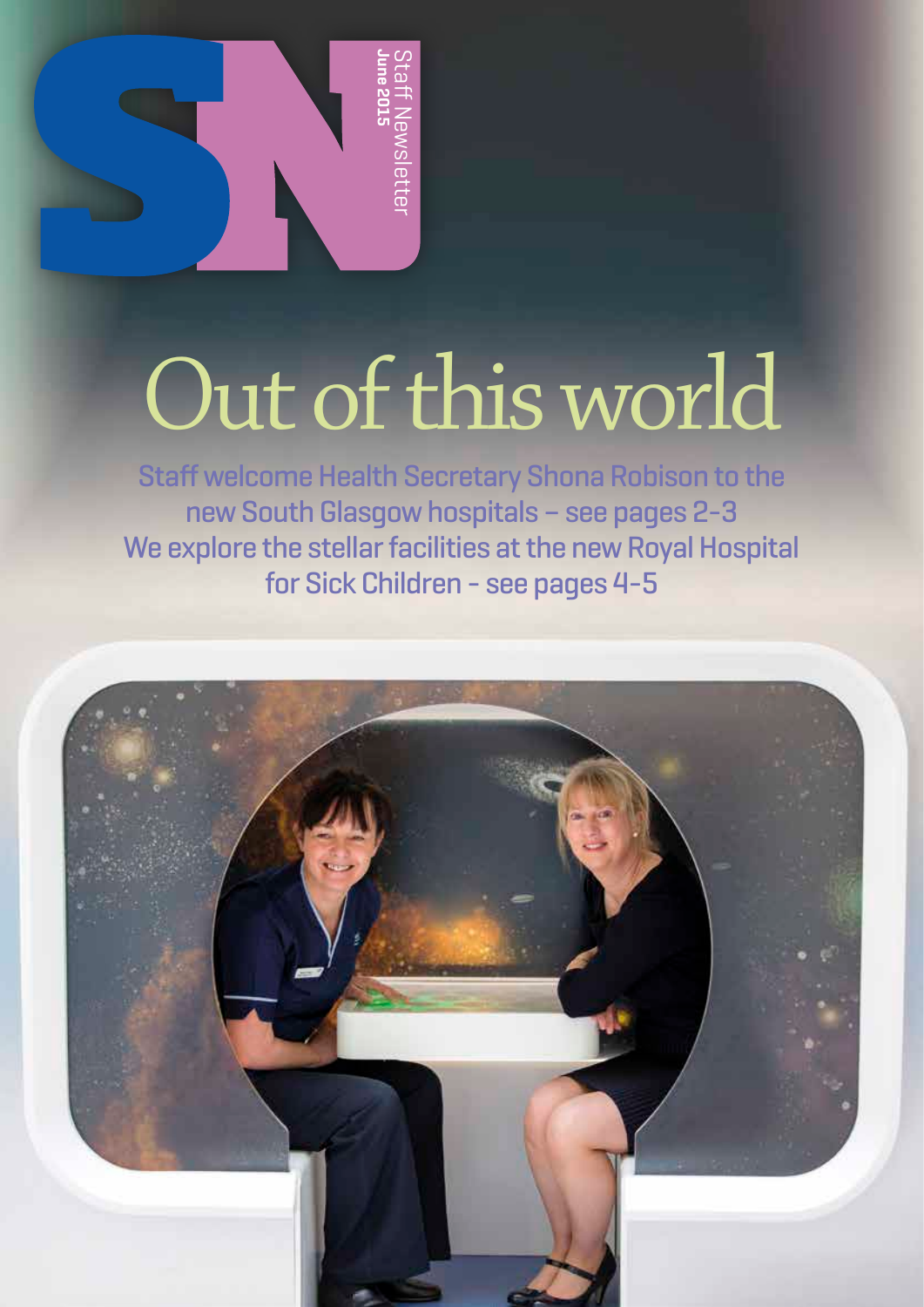### Health Secretary visits



Dr Malcolm Gordon with Shona Robison

Karen Prince and Shona Robison

**HEALTH** Secretary Shona Robison has given the "thumbs up" to the new South Glasgow University Hospital and Royal Hospital for Sick Children (RHSC).

The Cabinet Secretary came to see the new buildings and meet with staff on 11 May, when she was shown around the RHSC outpatients department by senior charge nurse Karen Prince.

While there, she had time to try out some of the high-tech activities which have been installed to entertain children in the waiting area.

Karen said: "Staff are already very proud of the hospital and excited to be moving over, but having the minister and media visit

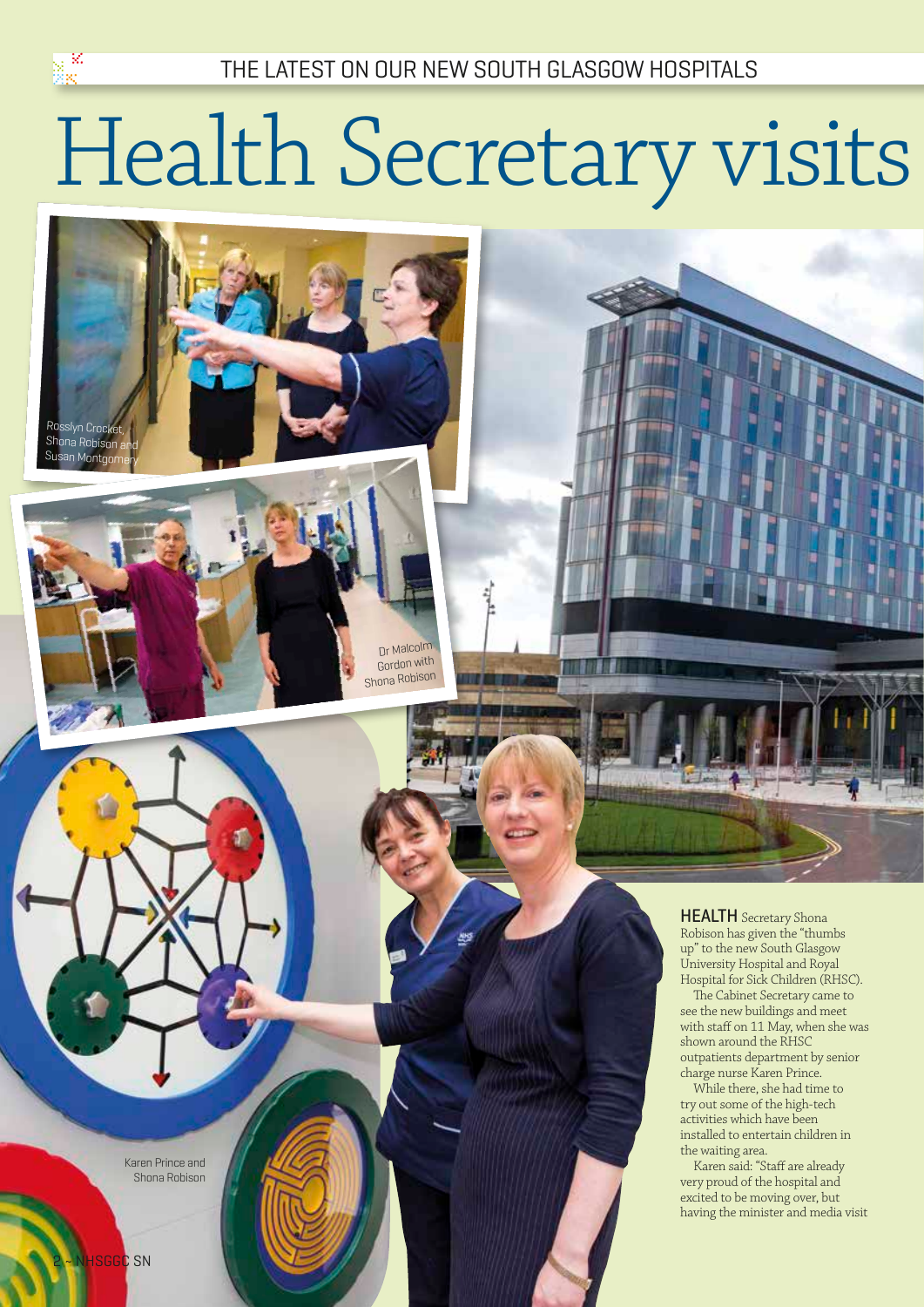THE LATEST ON OUR NEW SOUTH GLASGOW HOSPITALS

David Loudon, project director, South Glasgow Hospitals development, shows Shona Robison Way Finding

HDO

## new hospitals

The hospital is fantastic, up to date and state of the art but it's also about the changes in the way we work

**CE** 

enhances that excitement. She seemed really interested, wanting to interact with the equipment, not just look at it.

"The new hospital will give us a new dynamic way of working and it was great to get the opportunity to showcase that. Staff have been rostered to spend time on the new site to carry out scenario planning and have input on the way we will work."

Ms Robison then visited ward 9a, a surgical ward in the adult hospital, where she met with staff including Rosslyn Crocket, director of nursing; Fiona McCluskey, senior nurse adviser, new South Glasgow hospitals project; and Susan Montgomery, senior charge nurse.

Susan Montgomery said: "There was such a buzz around the ward in the run up to moving and Ms Robison visiting has kept that momentum high. Staff were a bit nervous but excited all the same.

"It was good to be able to demonstrate the new ways in which we will be working with the introduction of CAAS (Care Assurance and Accreditation System). The hospital is fantastic, up to date and state of the art but it's also about the changes in the way we work. The standards are much more in-depth and staff, patients and visitors will be more informed. It's certainly going to make my job easier."

The last stop on the tour was a

visit to the adult Emergency Department (ED) where Ms Robison was welcomed by Dr Malcolm Gordon. He commented: "I was delighted to welcome Ms Robison. It was good to be able to show her and senior management around the new department and explain the importance of maintaining the onwards flow into sufficient vacant beds."

Alma Machin, senior charge nurse within ED, said: "The facilities are amazing, the space we have compared to the old A&E is just fantastic. It's good to have managers and Ms Robison here to see it and encourage us at this time."



Shona Robison and Susan Montgomery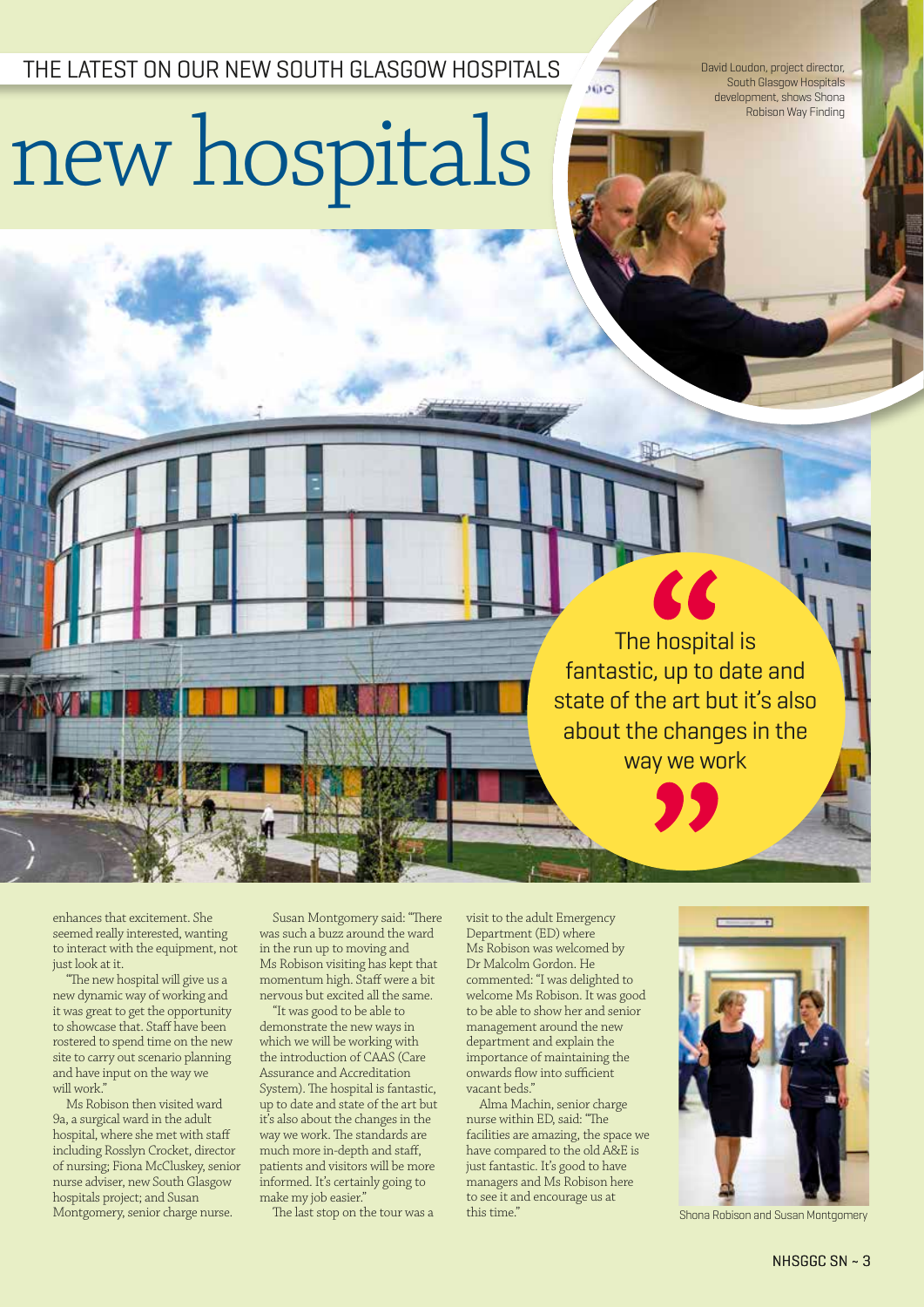

 $\frac{1}{20}$ 

### Staff excited ahead of big move to the new Royal Hospital for Sick Children

IT'S a big "thumbs up" from staff as they prepare to open the doors of the stunning new Royal Hospital for Sick Children at its new home in Govan.

The design, scale, equipment and environment have been given a five star rating by staff.

Elaine Love, head of nursing, said: "This is a fantastic building for us to deliver 21st century healthcare.

"The hospital has been designed to provide the very best clinical care to babies, children and young people and – equally important – to provide a therapeutic environment for them.

"Accommodation for parents has been enhanced and in particular provides better facilities for our resident parents.

"Each patient bed space has a patient entertainment system and this is also available in bed spaces within the emergency department."

Elaine explained that the new equipment which has been purchased for the hospital, from beds to monitors, is all designed to support the delivery of safe, effective and person-centred care.

Among these are the smart new Quality Improvement boards, which have been installed in every ward/department to display

New building will enable excellent clinical care within a therapeutic environment

improvement information to patients and parents/families. This is linked to the implementation of a consistent model for quality improvement known as CAAS (Care Assurance and Accreditation System).

Senior charge nurse (SCN) Jean Kirkwood from the Schiehallion ward said: "For us, the move means taking back the teenage patients, so once again we will be looking after babies right up to young people. The Teenage Cancer Trust and ward facilities are unbelievable.

"I'm very impressed with the quality of the work throughout both the adult and children's hospital, it's been done to a very high spec and staff are quite excited about this.

"There has been wonderful attention to detail, such as the science centre for outpatients, as part of diversionary therapies."

Jean is delighted that the new Schiehallion ward now has a parents' sitting room: "Parents are a big part of our daily routine and we carry out a lot of family-centred care.

"This room gives them an area

within our unit where they can have a break from their child and chill." Renal unit ward 6a SCN Karen

Symington welcomes the opportunity to implement change:

"We are very fortunate to be involved in this brand new build and with all the operational changes it brings a fantastic opportunity to look at the ways in which we work as a team and make positive changes to improve the quality of care we provide.

"My staff are looking forward to being part of a new era and learning new skills."

Karen continued: "I love the child-friendly feel, there is fantastic artwork for Way Finding and the outpatient department activities are great.

"The children and parents will benefit from the majority of accommodation being single rooms with en suite facilities and a more spacious environment.

"The third floor has a parents' sitting room which will be fantastic for those parents from specialties outwith renal, who didn't have access to a parents' sitting room in Yorkhill.

"The rooftop garden is an amazing space, not only for children to play, but for parents of young children in prams to get out for some fresh air while helping their children to settle instead of pacing corridors!"

She also believes that the new hospital will enhance staff skills: "My nurses are highly experienced and skilled within our unit and this gives a great opportunity to widen that experience and skill set."

The atrium is stunning



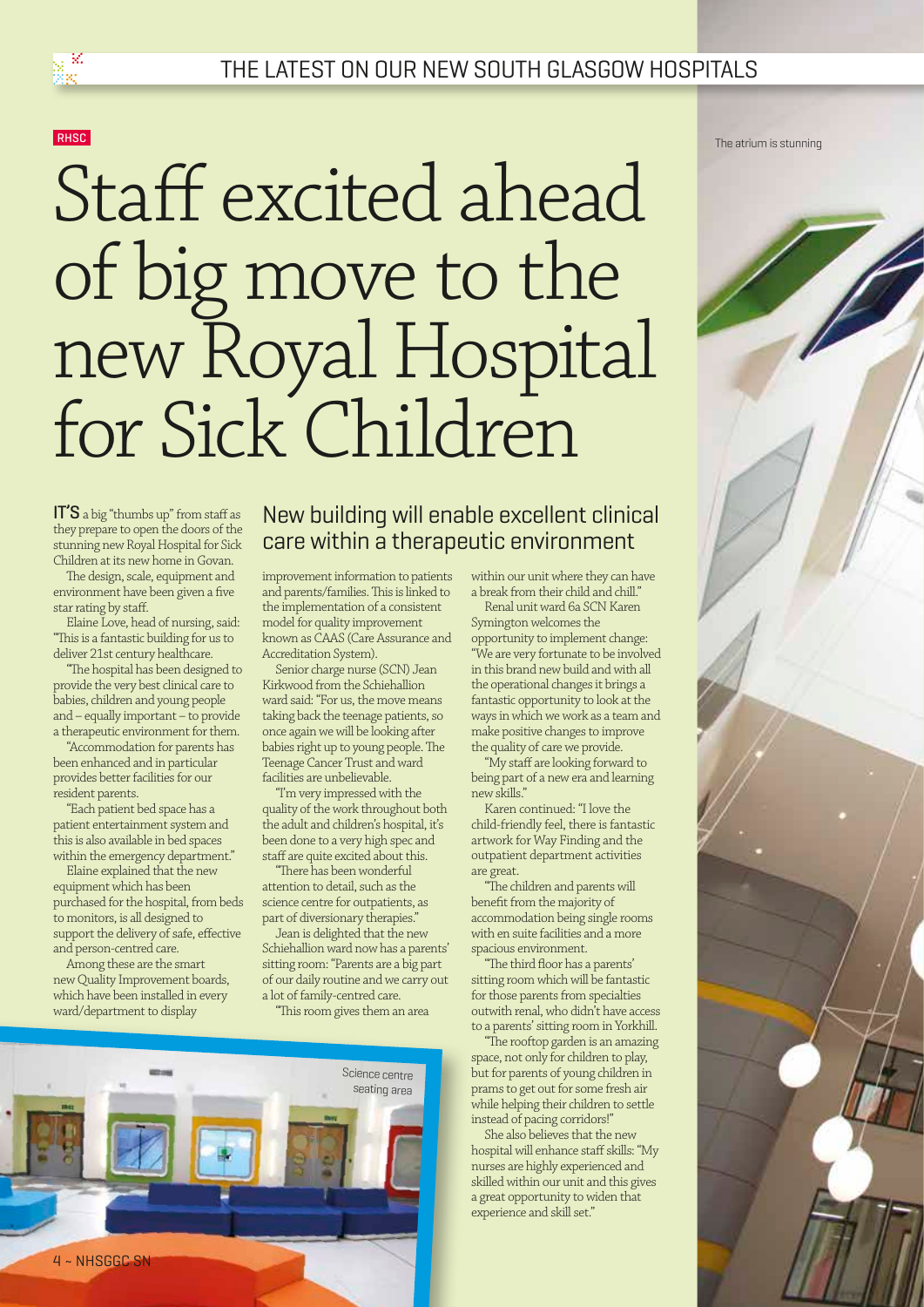#### THE LATEST ON OUR NEW SOUTH GLASGOW HOSPITALS

Captivating science centre

Parents' sitting room

 $\epsilon$ There has been wonderful attention to detail, such as the science centre for outpatients, as part of diversionary therapies

77

Family-friendly outdoor area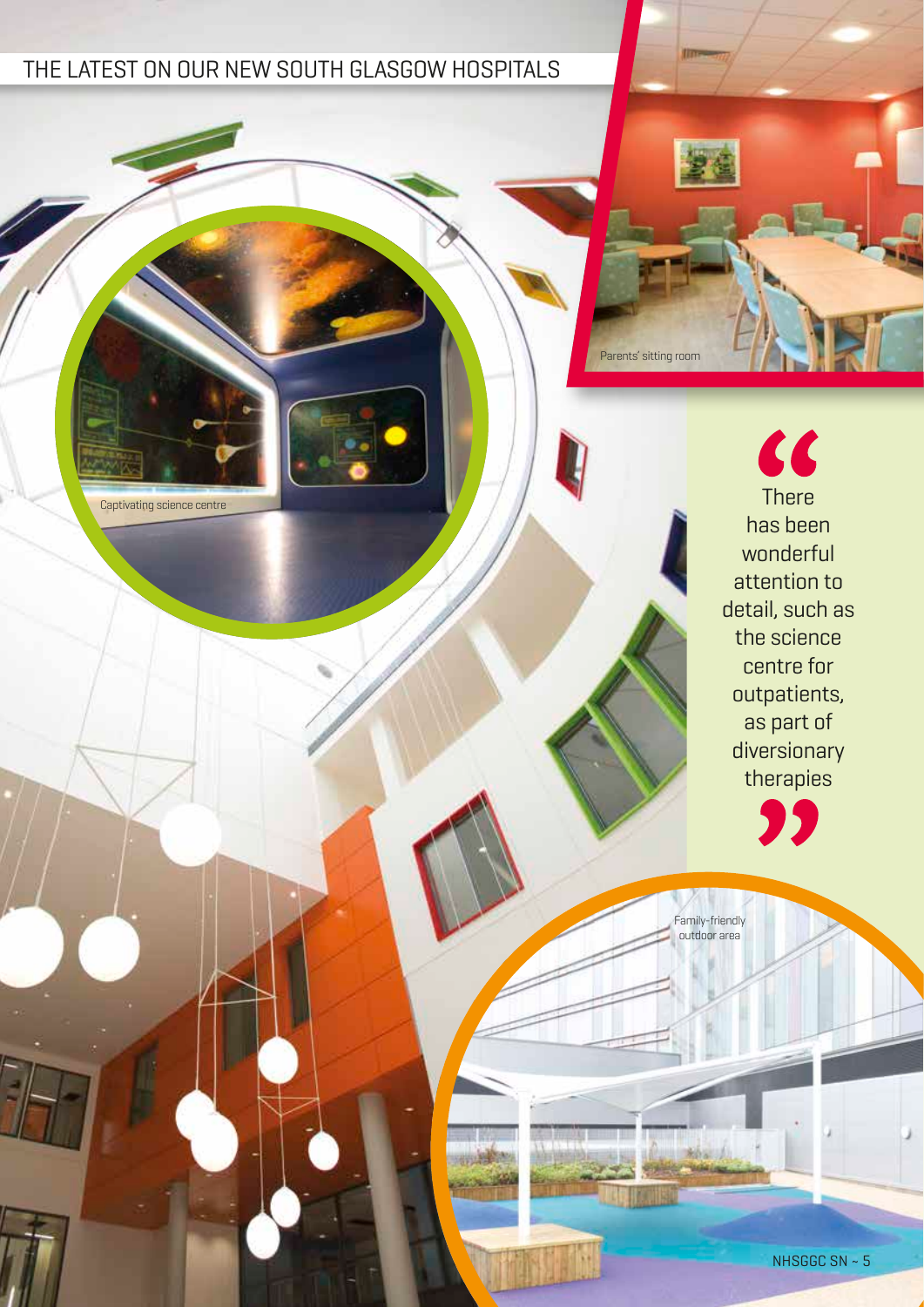### Communicating with deaf patients by phone

THE Scottish Government has launched a new British Sign Language (BSL) online Video Relay Interpreting Service which will allow the deaf community to have the same access to public services as everyone else.

With one in six of the population being deaf, it provides an easy and flexible way of interacting with deaf BSL users who use our services.

The service is part of a range of communication measures for the deaf community and does not replace the face-to-face interpreting services which we currently have. It is not for emergency 999 calls.

#### **HOW DOES IT WORK?**

If you receive a call you should treat it in the same way as you would if it was from a hearing person. The interpreter will speak to you (interpreting what the deaf person is signing) and sign to the deaf person (interpreting what you are saying). Don't worry if there are slight pauses in the conversation.

You can also make a call to a deaf

The new phone service won't replace face-to-face interpreter support



person using the same system. Call 0131 510 4555 to connect to the online interpreter using your usual phone. Give the online interpreter the name of the person you wish to call. Subject to the deaf person you are calling having downloaded the app, the online interpreter will be able to connect you immediately. The app is available to patients at www.contactscotland-bsl.org and we are helping to promote this service to patients through our BSL users' network.

You can also use this service in a patient appointment to communicate in BSL if no face-to-face interpreter is available or in an emergency situation while waiting for an interpreter to arrive.

Jac Ross from corporate inequalities said: "This is a really positive step in ensuring that our deaf BSL users have equal access to our services. Interpreting support is an extremely important issue for the deaf community and we are working with them to provide the best possible service."

### **EQUALITY** 'A Fairer NHSGGC' - where are we now?

Two years ago, we published a set of actions that would help us meet the requirements of equality legislation and become a fairer organisation.

These actions aimed to eliminate discrimination and ensure that all patients had the same opportunities to access and receive healthcare.

Our Monitoring Report for 2013-15 has now been published.

#### **HIGHLIGHTS INCLUDE:**

• Staff have taken part in nearly 29,000 equality learning opportunities

• We have engaged with more than 5,500 patients and are taking actions to address their issues

• We have worked closely with our British Sign Language users regarding their need for interpreter support in all

health appointments We have helped 11,000 of our patients get advice on

money worries

• The 'Clear to All' desktop button has helped staff create patient information in accessible formats e.g. languages other than English.



deg the Requirements of Equality Legislation A Fairer NHS **Greater Glasgow & Clyde**  $2013 - 2016$ 



#### **FURTHER ACTION FOR 2015-16 INCLUDES:**

• Improving access to services for people who are deaf or have a hearing impairment

• Ensuring that the needs of gypsy/travellers are communicated to staff

• Improving access to bowel screening for those with visual impairment

• Improving reporting and response to hate crime

• Reviewing staff training

in equalities.

Jackie Erdman, corporate inequalities team manager, said: "The report shows the breadth and depth of work on tackling inequality which is taking place across all parts of NHSGGC. It demonstrates our commitment to providing the highest quality services which are transparently fair and equitable for everyone.

**>>** For further information, visit: www.equality.scot.nhs.uk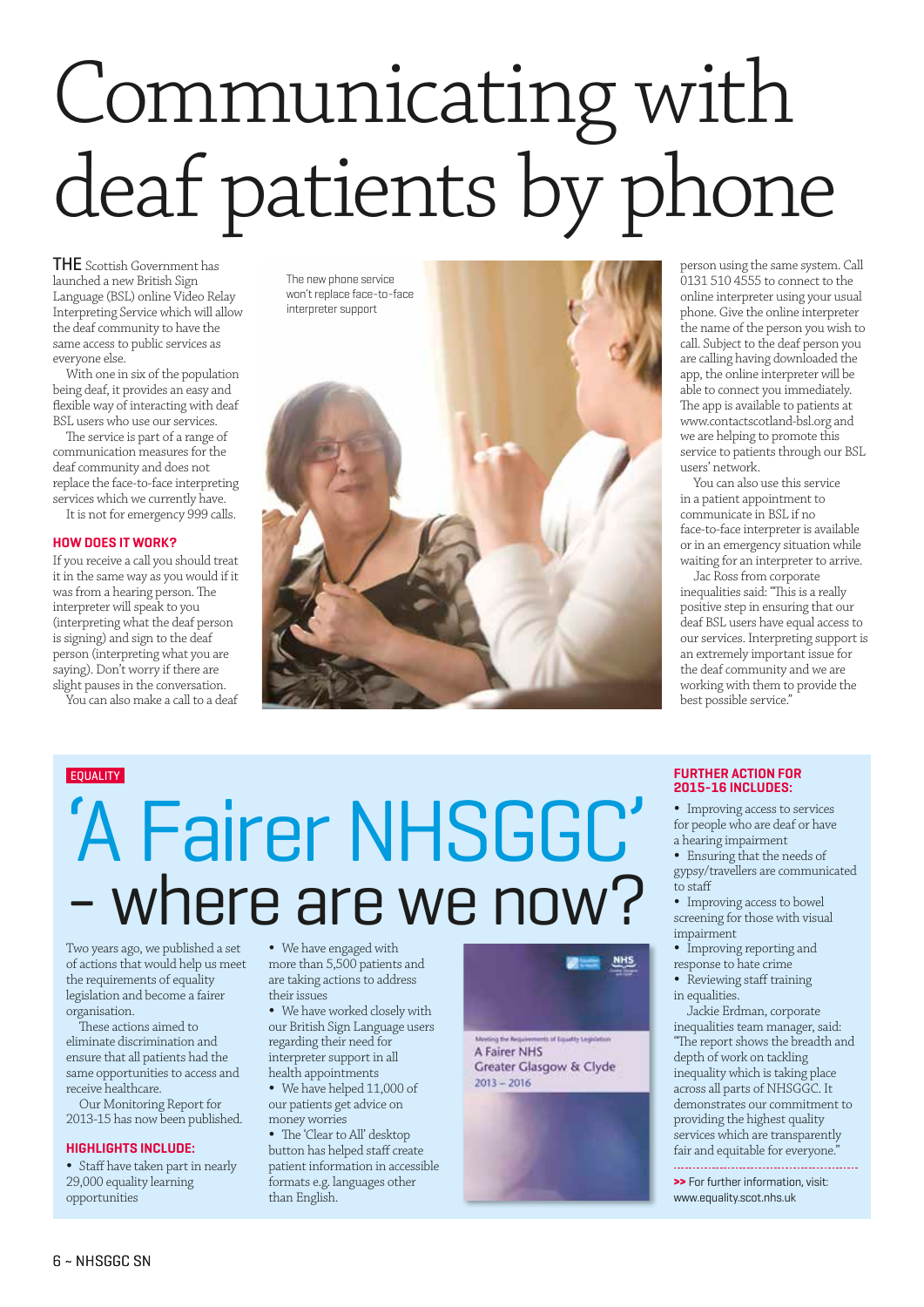The walking challenge came along just at the right time for me and was so much fun

PHYSICAL CHALLENGE

## Get ready to walk!

THE Walking Challenge is back and it's bigger and better than ever.

Last year's event saw more than 4,500 NHSGGC and Glasgow City Council staff walk a staggering 422,587 miles in six weeks.

This year will follow the same format with teams of up to five trying to complete the virtual walk between John O'Groats and Lands End, a distance of 988 miles or 2,320,572 steps.

Lacing up their trainers to join NHSGGC staff are colleagues from East Renfrewshire, Inverclyde and Glasgow City Councils.

As always, there will be lots of exciting prizes, with all of this year's prizes based on participation.

Two of last year's "walkers" are encouraging staff to take part in

#### Take a step – take lots! – towards better health with this year's Walking Challenge

this year's challenge. Jean McGugan (pictured above), assistant technical officer, regional services, at Stobhill Hospital, was last year's pedometer challenge winner. She said: "The walking challenge came along just at the right time for me and was so much fun. My team mates were really motivating and once we got started there was no stopping us.

"It is fun, motivating and you feel amazing when you've completed it."

Tracey Stevens, personal assistant, regional services, South Glasgow University Hospital, added: "The challenge was fun and exciting and it changed the way I

keep active. Not only did I feel the benefit of some weight loss and toning, but it has also helped me gain more energy and I sleep much better at night.

Chris Kelly, health improvement senior (physical activity), said: "Following feedback from last year's challenge we have made a couple of changes to the website and smartphone apps, including a more accurate GPS tracker that will have the ability to detect the mode of transport you are using and so reducing the risk of inputting an inaccurate number of steps as well as a visual display to

track your own activity over the days and weeks.

"Thanks to Appeals Society funding, we also have a limited supply of Silva Ex Plus pedometers available to help staff count their steps."

Staff can sign up at www.activestaff.worldwalking.co.uk to take part. The challenge begins on Wednesday 24 June and finishes on Tuesday 4 August.

Staff wishing to receive a pedometer must have created or joined a team by Friday 12 June. Pedometers will be allocated on a first come first served basis.

**>>** For more information, please visit: www.nhsggc.org.uk/activestaff or tel: 0141 201 4876.

### Get your entries in now for the Chairman's Awards

With seven categories to choose from in this year's Chairman's Awards, there is one to suit all projects and staff.

They are patient-centred care, nursing, improving health, volunteers, using resources better, clinical practice and this year's new category: international service.

The International Service Award is for staff who have travelled oversees to provide healthcare, either as part of their job or in their own time. Perhaps you work alongside a colleague who has spent valuable time caring for those in a war-torn or developing country or someone who

has provided first aid care in an area affected by a natural disaster?

This year, we will again announce the Chairman's Award winners at the Celebrating Success Awards dinner where the chairman, chief executive, directors and board members will come together with the overall Facing The Future Together (FTFT) award winners.

Chairman Andrew Robertson said: "I am delighted and impressed with the enthusiasm shown by patients and their relatives and healthcare professionals in identifying worthy nominees. The awards give the public and our



staff the opportunity to highlight some of the exemplary practice that often goes unsung in the health service."

**>>** For more information, visit: StaffNet > Corporate Services > Communications > Chairmans Awards